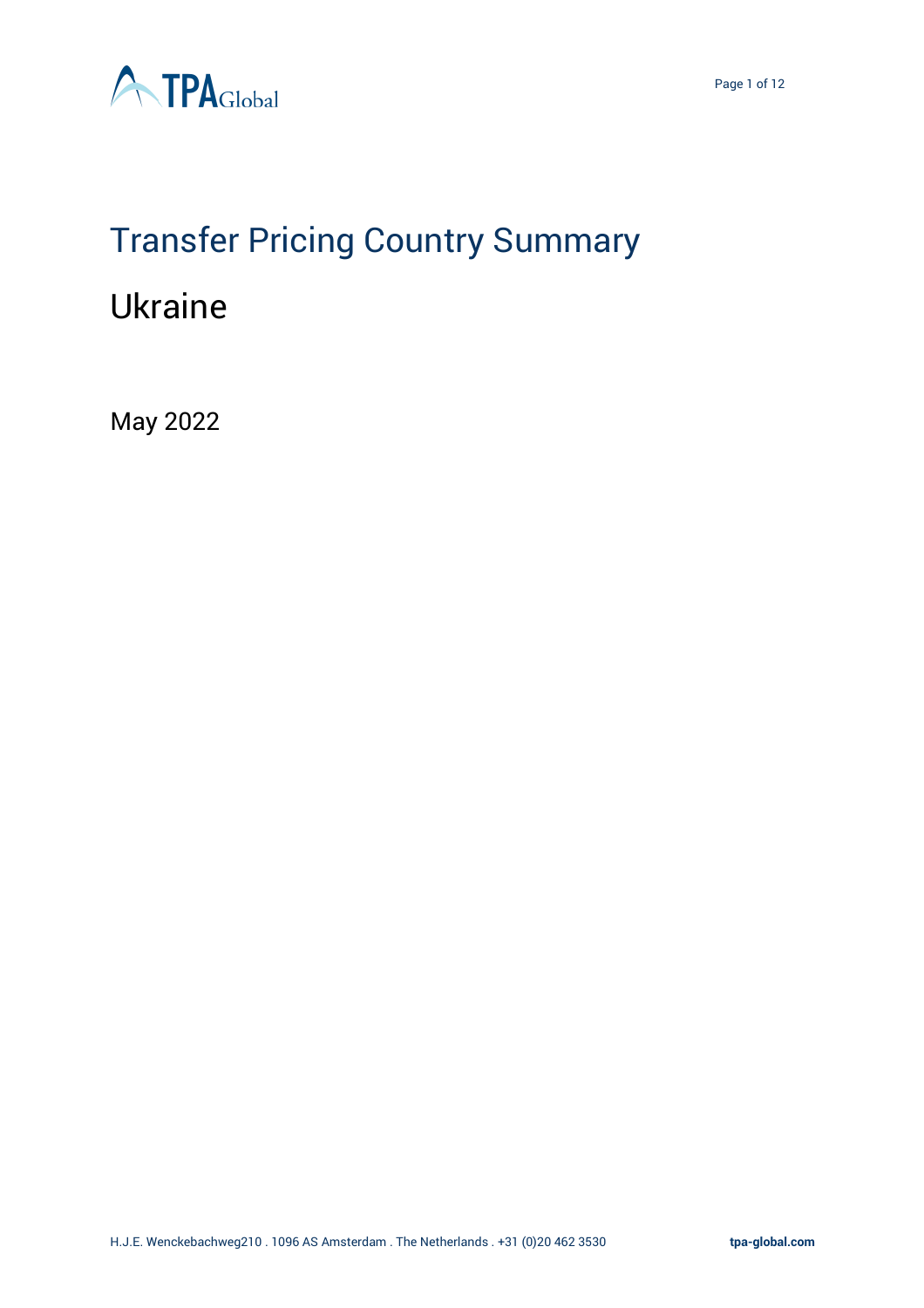# **ATPA**Global

| 1.           |              |                                                                                |
|--------------|--------------|--------------------------------------------------------------------------------|
| 2.           |              |                                                                                |
|              | a)           |                                                                                |
|              | b)           |                                                                                |
|              | c)           |                                                                                |
|              | d)           |                                                                                |
|              | e)           |                                                                                |
| f)           |              |                                                                                |
| 3.           |              |                                                                                |
|              | a)           |                                                                                |
|              | b)           |                                                                                |
|              | c)           |                                                                                |
|              | d)           |                                                                                |
|              | e)           |                                                                                |
| f            |              |                                                                                |
|              | g)           |                                                                                |
|              | h)           |                                                                                |
| i)           |              | Production Process for TP Relevant Returns, Documents, Forms and Financials  9 |
| j)           |              |                                                                                |
|              | $\mathsf{k}$ |                                                                                |
| $\mathsf{I}$ |              |                                                                                |
|              | m)           |                                                                                |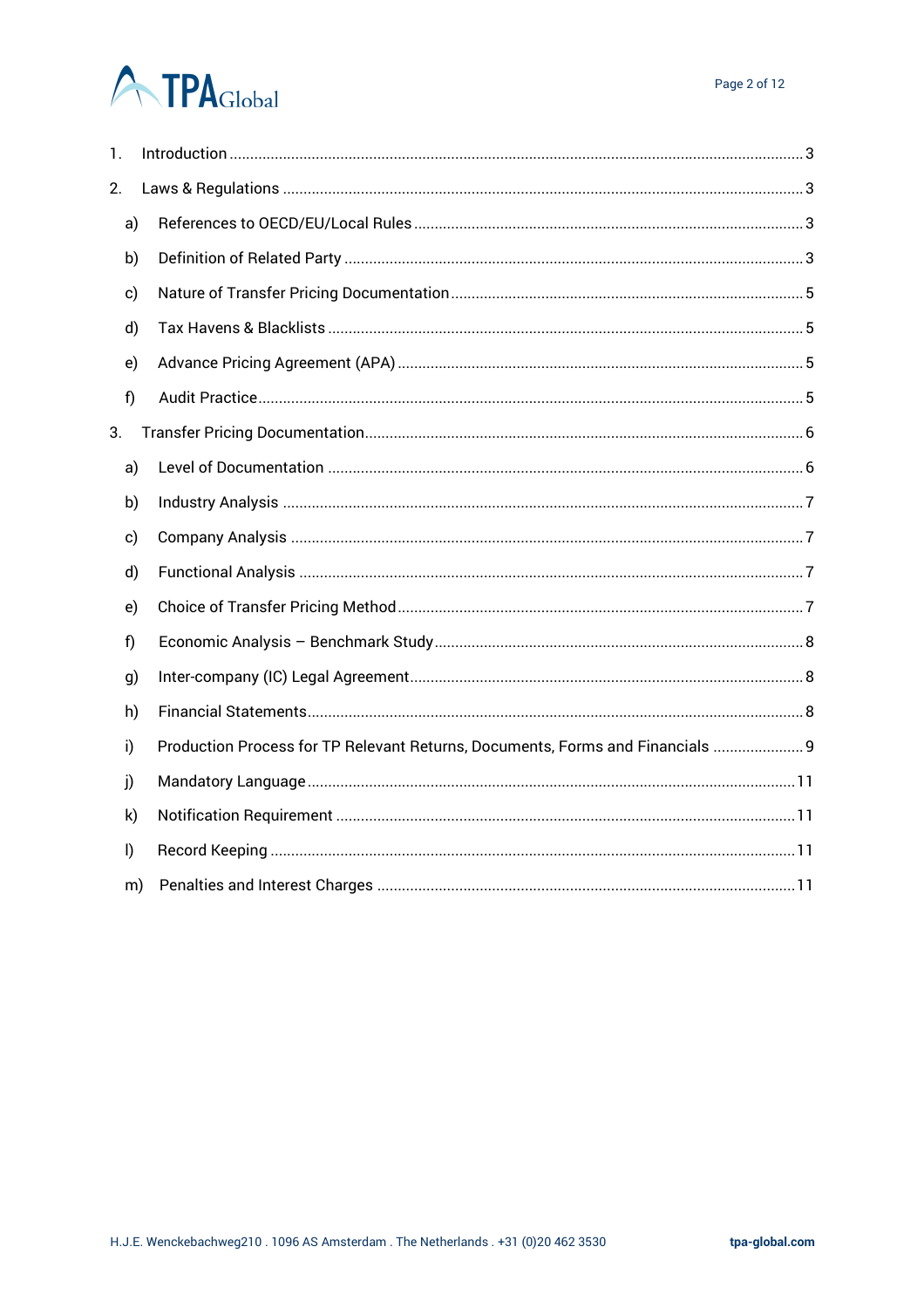

# <span id="page-2-0"></span>1. Introduction

Ukraine is not an OECD member. Neither the OECD Guidelines nor the UN TP Manual are currently recognized in Ukraine. The UTA (Ukrainian Tax Authorities) states in letter 1615/6/99-99-15-02-02-15 dated 15 August 2017 that both tax authorities and taxpayers may use the OECD Guidelines only as advisory and guiding material when applying article 39 of the Tax Code.

The main difference between Ukrainian rules and the OECD Guidelines is that the scope of controlled transactions includes transactions with counterparts in low-tax jurisdictions, whether or not such entities are affiliated. Ukraine's rules also include an atypical TP regime applicable to the export/import of specific commodities that differs from the OECD Guidelines. Overall, Ukrainian laws remain hazy and have numerous gaps.

# <span id="page-2-2"></span><span id="page-2-1"></span>2. Laws & Regulations

#### a) References to OECD/EU/Local Rules

The legal framework is the Tax Code of Ukraine, Article 39; Order of the Ministry of Finance NJo. 8, dated 18 January 2016.

Generalized Tax Consultations on Transfer Pricing adopted by Decree No.699 of the Ministry of Revenues and Duties(effectiveNovember22,2013) and No.368(effectiveJuly01,2014); Explanatory letter from the Ukrainian Tax Authorities regarding changes introduced to TP by the Law No. 1797 dated 21 December 2016 (effective January 01, 2017).

# b) Definition of Related Party

<span id="page-2-3"></span>To better understand the definition 'related parties' they are divided by the Tax Code of Ukraine into three groups: legal entities, natural persons and legal entities, and natural persons. On this regard we separated them. Furthermore, we did the following amendments:

For transfer pricing purposes, the following are to be recognized as related parties:

- − Legal entities
	- $\circ$  in case if one of such entities directly and / or indirectly (through related parties) owns equity rights of another legal entity in the amount of 20 percent or more;
	- $\circ$  in case if one of such entity or person directly and / or indirectly owns equity rights of such entity and the size of the share of the equity rights of such entity is 20 percent or more;
	- $\circ$  Legal entities, sole executive body of which are appointed (elected) by a resolution of the one and the same person (the owner or his authorized agent);
	- $\circ$  Legal entities in which 50 percent of the collective executive body or a supervisory board or more are appointed (elected) by a resolution of the one and the same entity or person;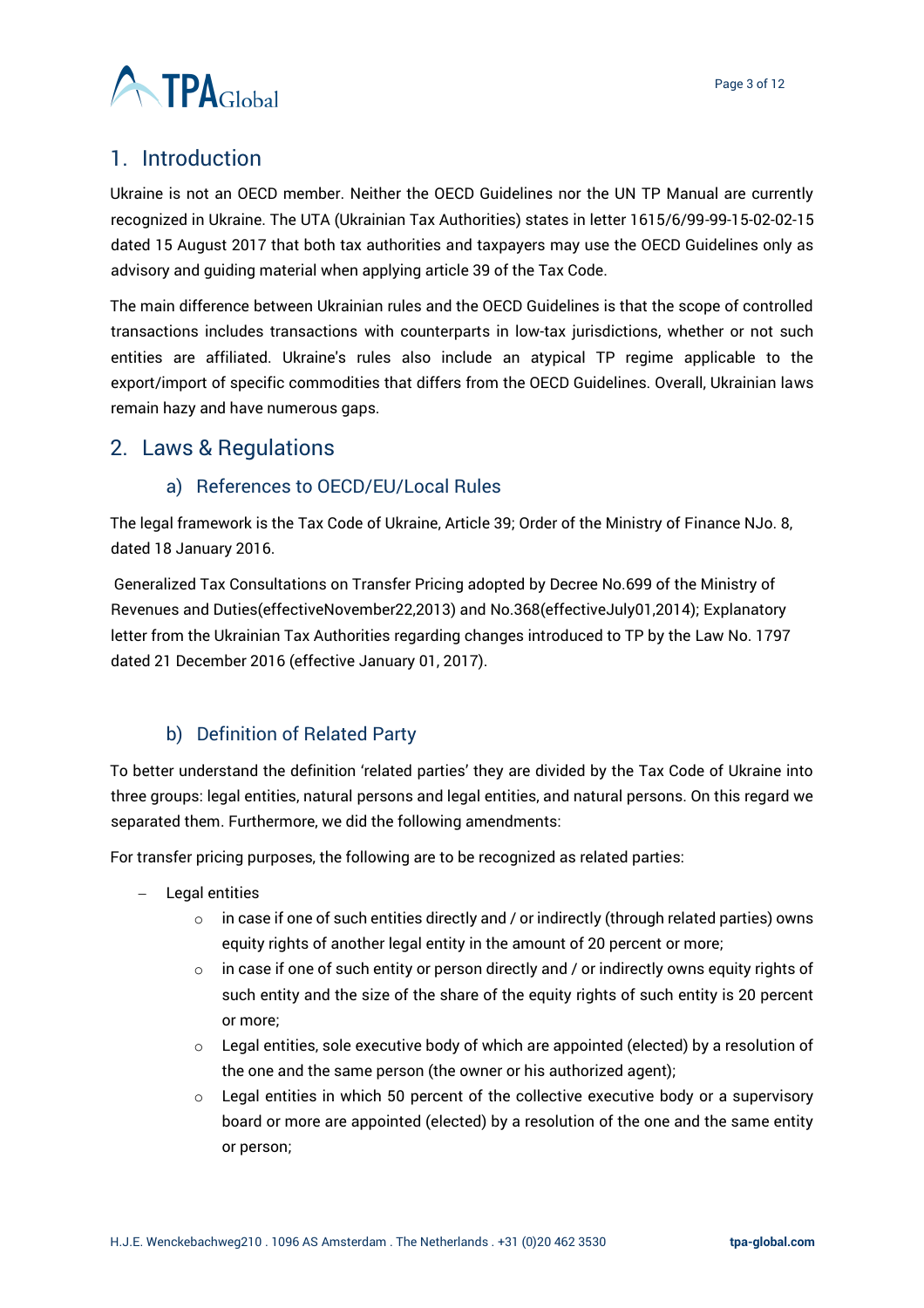

- $\circ$  Legal entities in which at least 50 percent of the collective executive body and / or the supervisory board are represented by the same individuals;
- $\circ$  Legal entities in which the sole collective executive body are appointed (elected) by a resolution of the one and the same legal entity or person;
- $\circ$  Legal entities have the authority to appoint (elect) sole executive body of such entities or to appoint (elect) 50 percent of its collective executive body or supervisory board or more;
- $\circ$  A legal entity grants a loan or repayable financial aid (an interest-free loan), and the outstanding amount of that loan/repayable financial aid exceeds 3.5 times the equity capital of the recipient legal entity (10 times for financial institutions and leasing companies).
- − Natural persons and legal entities
	- $\circ$  A natural person and a legal entity  $-$  if a natural directly and / or indirectly (through related parties) owns equity rights of other legal entity in the amount of 20 percent or more;
	- $\circ$  A legal entity and a person who has the right to appoint (elect) the sole executive body of such legal entity or to appoint (elect) no less than 50 percent of its collective executive body or supervisory board;
	- $\circ$  A legal entity and a natural personal  $-$  in the case if a natural person exercises powers of the sole executive body of such entity;
	- $\circ$  A legal entity and a person who has the authority to appoint (elect) the sole executive body of such legal entity or to appoint (elect) 50 percent of its collective executive body or supervisory board or more;
	- o A natural person grants a loan or repayable financial aid (an interest-free loan), and the outstanding amount of that loan/repayable financial aid exceeds 3.5 times the equity capital of the recipient legal entity (10 times for financial institutions and leasing companies).
- − Natural persons o
	- $\circ$  Natural persons: a spouse (husband or wife), parents (including adoptive parents), children (adult children, minor/underage children, including adopted children), siblings and halfsiblings, trustee, custodian, a child under trusteeship or custody.

Moreover, all members in a "vertical ownership chain," where each shareholding exceeds 20 percent is considered related parties. Direct or indirect state participation in the activity of legal entities does not make these entities related per se. Such entities can be recognized as related based on other criteria prescribed by the Tax Code.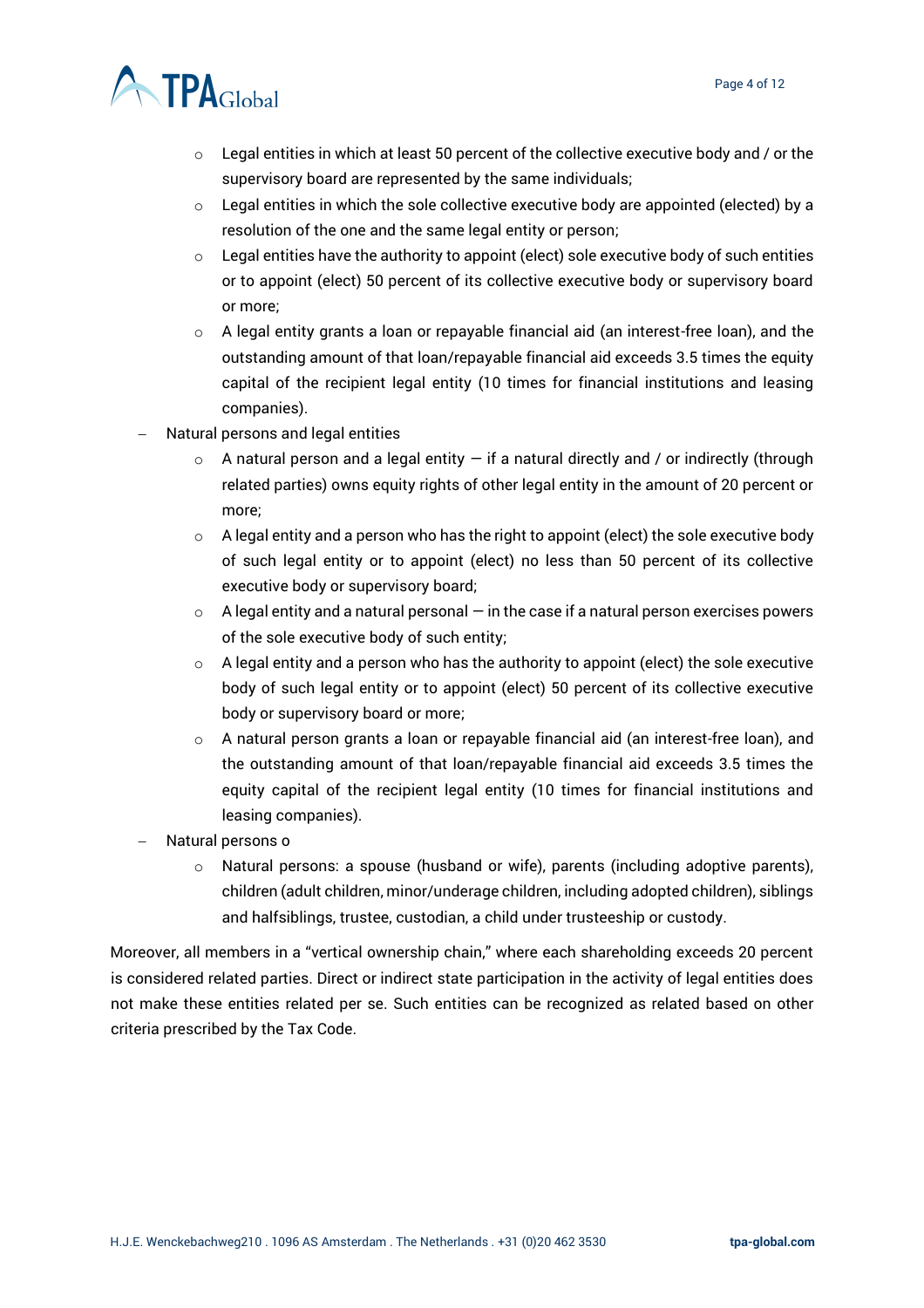

# c) Nature of Transfer Pricing Documentation

<span id="page-4-0"></span>With effect from 23 May 2020, the Tax Code was amended by the Law No. 466 dated 16 January 2020, regarding the implementation of the BEPS Action 13 in Ukraine including the introduction of a threetiered documentation mechanism (country-by-country (CbC) reporting, Master File and Local File).<sup>1</sup>

#### d) Tax Havens & Blacklists<sup>2</sup>

<span id="page-4-1"></span>The CFC (controlled foreign companies) rules in Ukraine will come into force on 1 January 2022. The first reporting period is 2022. The first report is allowed to be submitted in 2024 for the first two reporting periods.

Broadly, under the CFC regime, a Ukraine resident company or individual may be taxed on a proportion of the profits of certain entities that are owned or controlled by a Ukrainian tax resident. The profits of a CFC are included into the taxable income of the controlling person and are taxed at standard income tax rate and rules. Please note there are a few specific tax rates for individuals.

# e) Advance Pricing Agreement (APA)

<span id="page-4-2"></span>Unilateral, bilateral, and multilateral APAs are available for large domestic taxpayers (i.e. taxpayers with revenues over UAH 1 billion, or the amount of taxes paid to the state exceeding UAH 20 million in the last 12 months). An APA cannot cover customs valuation issues. No fee is charged on APA application.

#### f) Audit Practice

<span id="page-4-3"></span>The reasons for inspection of regulated transactions are the following:

- − Notification as to regulated transactions discovered in accordance with Article 39.4 of Article 39;
- − Identification of the results of monitoring of price deviations of regulated transactions from the level of regular (market) prices in accordance with paragraph 39.5.1 of Article 39;
- − Failure of the taxpayer to file the report on the regulated transaction in accordance with clause 39.4 of Article 39;
- − Failure of the taxpayer to file documentation on regulated transactions or if it is filed in violation of the requirements of paragraph 39.4 of Article 39.

<sup>&</sup>lt;sup>1</sup> Document - Ukraine - Transfer Pricing - [13. Documentation Requirements -](https://research.ibfd.org/#/doc?url=/linkresolver/static/tp_ua_s_13.&refresh=1639747149690%23tp_ua_s_13.) Tax Research Platform -[IBFD,](https://research.ibfd.org/#/doc?url=/linkresolver/static/tp_ua_s_13.&refresh=1639747149690%23tp_ua_s_13.) para. 13.1.

<sup>2</sup> https://taxsummaries.pwc.com/ukraine/corporate/group-taxation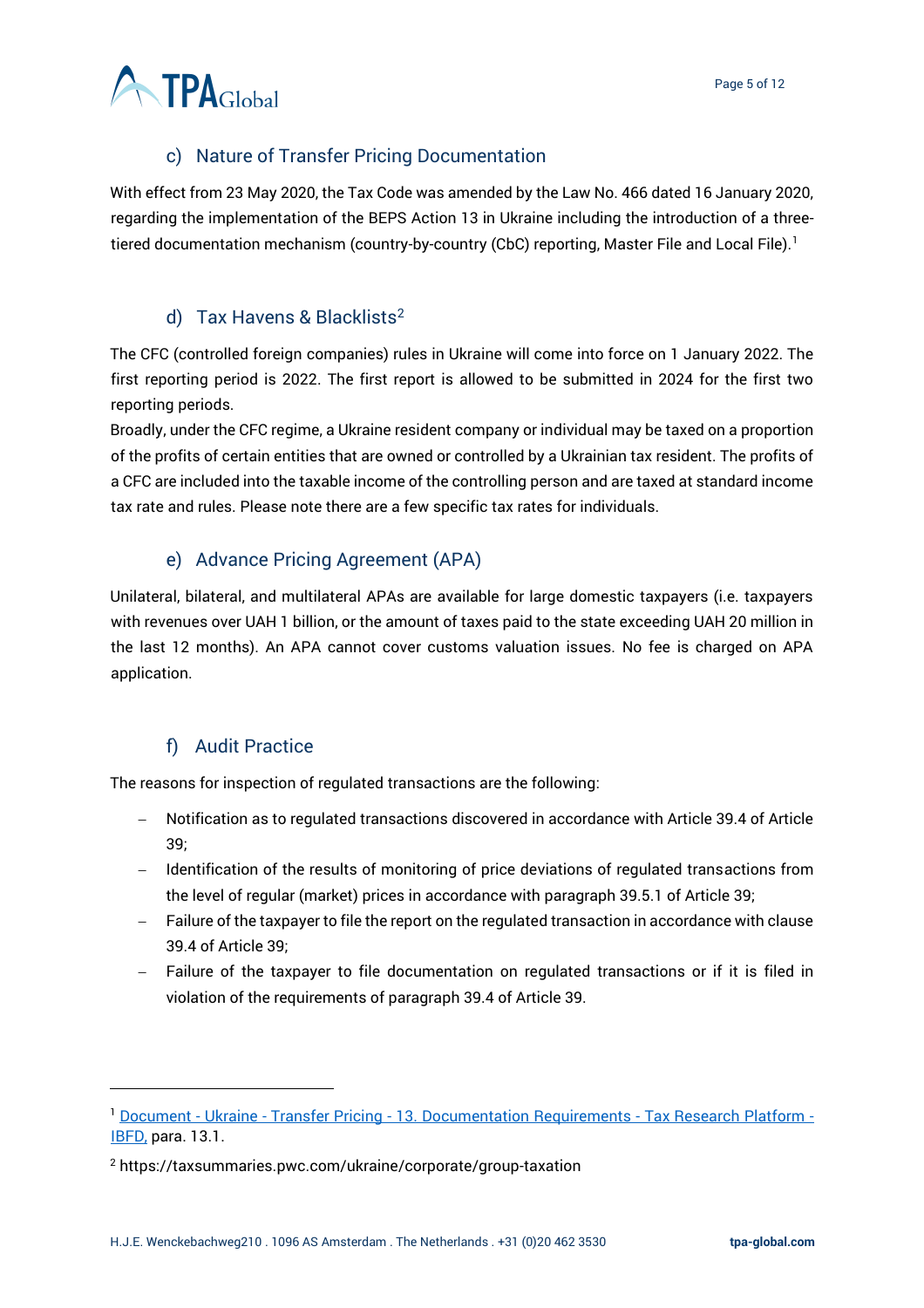

Inspection of regulated transactions is conducted by tax authorities, within a maximum duration of 18 months. In certain cases, this period can be extended for another 12 months. Taxpayer is notified of the decision within 10 days from the date of issuance and no later than 10 days from the starting date of the audit process.

Two transfer pricing audits on one transaction of a one taxpayer within the same calendar year are not allowed.

# <span id="page-5-0"></span>3. Transfer Pricing Documentation

# a) Level of Documentation

<span id="page-5-1"></span>Transfer pricing documentation should include:

• data related to persons who allow for their identification (including counterparties in controlled transactions; persons directly (indirectly) own equity rights of the taxpayer in the amount of 20 percent or more; the states (territories) of their tax residence);

• information about the group, including the structure of the group, description of the activities of the group, and transfer pricing policies;

• description of the transaction, the conditions of its implementation (price, timing and other specific conditions required by the legislation of Ukraine as essential elements of agreements (contracts);

• description of the goods (works, services), including physical characteristics, quality and reputation in the market, the country of origin and manufacturer, availability of trademark, and other information related to the quality characteristics of goods (works, services);

• terms and conditions of the settlement under the transactions;

• factors that have influenced the formation and establishment of the price;

• information on the functions of related parties who are parties to the regulated transaction, and assets which they used and whish are associated with such regulated transaction, and economic (commercial) risks taken into account by such persons in the implementation of the regulated transaction (functional analysis and risk analysis);

• economic analysis (including the methods used to determine the price of the regulated transaction and the rationale for choosing the appropriate method, the amount of revenues (profits) and / or the amount of expenses (loss) incurred as a result of the regulated transaction, the level of profitability; the calculation of the market range of prices (profitability) for regulated transaction with a description of the approach for selection of comparable transactions, the sources of information used to determine the price of regulated transactions);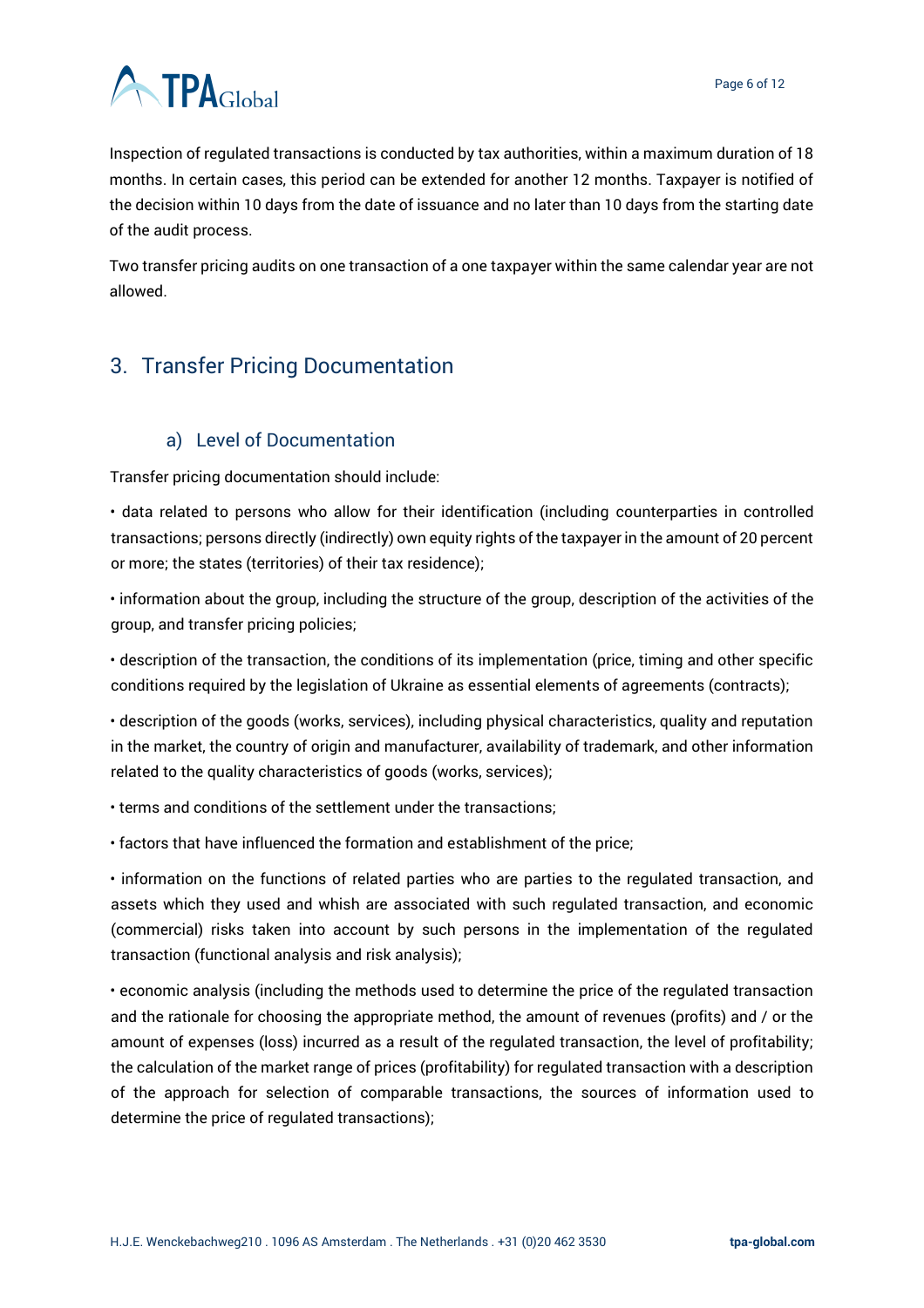

• results of a comparative analysis of commercial and financial conditions of transactions in accordance with sub-clause 39.2.2 of Article 39;

• information as to proportional adjustment of the tax base and the amount of tax exercised by the taxpayer in accordance with paragraph 39.5.4 and 39.5.5 of Article 39 (in case when this adjustment is taken place).

#### b) Industry Analysis

<span id="page-6-0"></span>By identifying value drivers for the relevant industry, a first indication of the level of profitability common in the industry is being given.

#### c) Company Analysis

<span id="page-6-1"></span>A description of the management structure of the local entity, a local organisation chart, and a description of the individuals to whom local management reports and the country(ies) in which such individuals maintain their principal offices.

A detailed description of the business and business strategy pursued by the local entity including an indication whether the local entity has been involved in or affected by business restructurings or intangibles transfers in the present or immediately past year and an explanation of those aspects of such transactions affecting the local entity.

#### d) Functional Analysis

<span id="page-6-2"></span>In conducting a functional analysis, an assessment is made of the significant activities and responsibilities that are performed by the related parties relevant to the Intercompany Transactions under review, the tangible and intangible assets that are employed and the risks that are borne in undertaking the business activities. Such an assessment is consistent with the recommendations that have been made in the OECD Guidelines at paragraph 1.51.

#### e) Choice of Transfer Pricing Method

<span id="page-6-3"></span>The following methods are accepted:

**D** Comparable uncontrolled price (CUP) method Resale price method Cost plus method Profit spit method Transactional net margin (TNMM) method.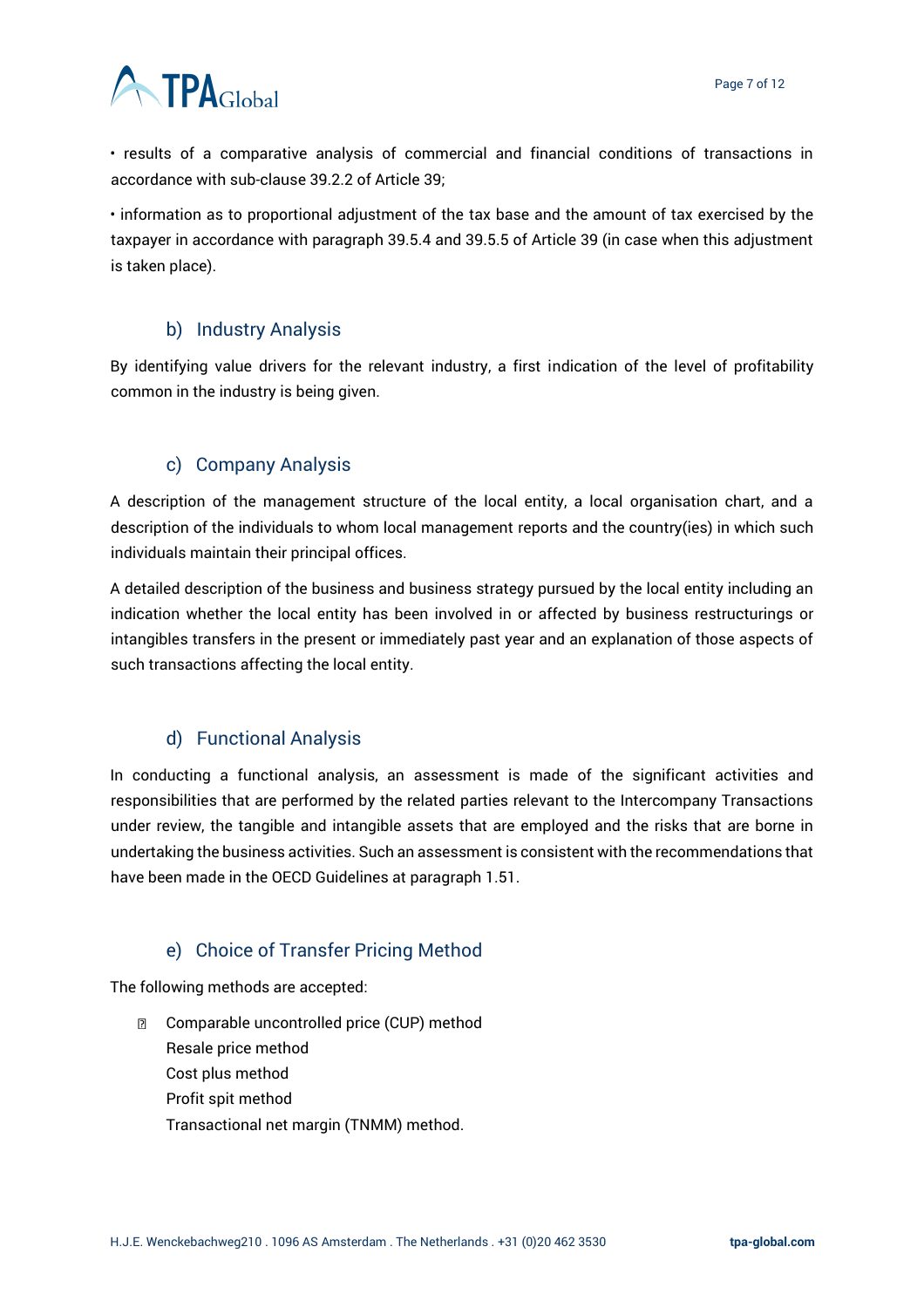

The choice of transfer pricing method depends on circumstances, but generally should be the most appropriate method. Taxpayers can apply more than one method and are expected to consider the reliability of the method chosen for the respective situation. However, in the case where there is a possibility of application of both the CUP method and any other method, the CUP shall be applied.

If there is an equal reliability of the "resale price" method or the "cost plus" method as well as the net profit (margin) method or profit split method – the first two methods are given priority.

#### f) Economic Analysis – Benchmark Study

<span id="page-7-0"></span>Ukraine does not have its official database of comparable information. Foreign comparables are accepted by tax authorities if Ukrainian database is not sufficient.

The following sources of information can be used:

- information regarding comparable transactions of the taxpayer as well as his counterparty with non-related parties;
- any publicly available sources of information which provide information on comparable transactions

#### g) Inter-company (IC) Legal Agreement

<span id="page-7-1"></span>Although an Inter-company legal agreement formalizes the business and financial relationship between group entities, the legal agreements have a lower ranking since the OECD 2017 Guidelines made the ''conduct of parties'' the prevailing concept.

#### h) Financial Statements

<span id="page-7-2"></span>In general, resident businesses pay tax on their worldwide earnings (article 134 of the UTC). The taxable base is established by subtracting income from cost of sales and other expenses as indicated by the taxpayer's financial statements, with certain adjustments and limitations. Taxpayers with an annual income of less than UAH 40 million may opt out of making the financial adjustments.

Earnings are recorded on an accrual basis.

For both parties of the transaction, the transfer of finances, receivables, and tangible and intangible assets in the course of a company's reorganization is tax-free.<sup>3</sup>

<sup>3</sup> Document - Ukraine - Corporate Taxation - [1. Corporate Income Tax -](https://research.ibfd.org/#/doc?url=/collections/gtha/html/gtha_ua_s_001.html) Tax Research Platform - IBFD, para. 1.3.1.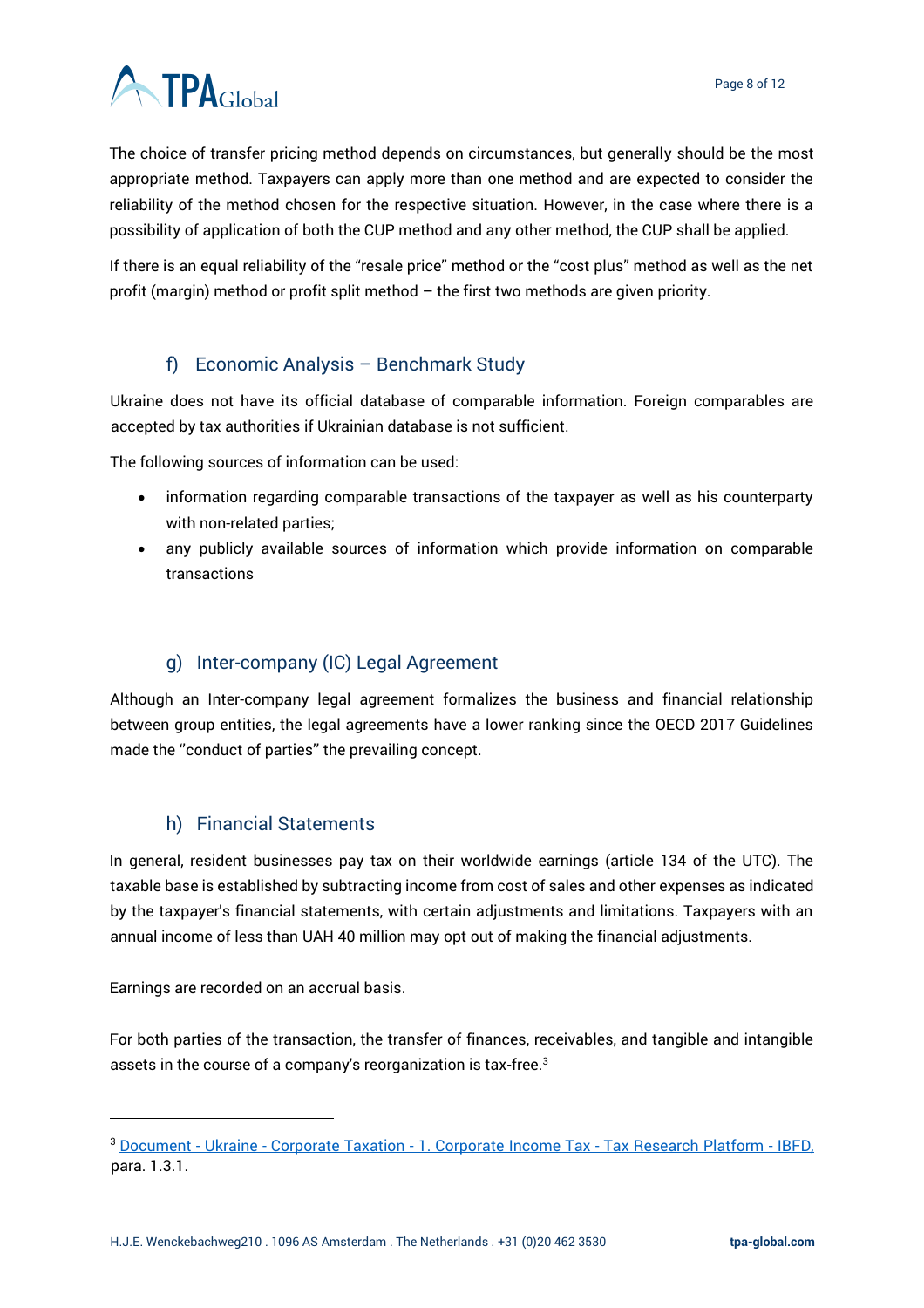

# <span id="page-8-0"></span>i) Production Process for TP Relevant Returns, Documents, Forms and **Financials**

In the chart below, the existence of the filing requirements with the details of which format is used, the latest filing date, notification requirement and its deadline, thresholds to be applied in case it exists, and the required languages are demonstrated. This information can be seen respectively for CIT, master file, local file, CbCR, local forms, annual accounts and segmented P&L documentations.

|                             | Prepare or<br>File? | Format               | <b>Deadline</b>                                                                                                                                                                                                                                                                                                                                         | Notification<br>Deadline* | Threshold*<br>(Yes/No) | Local Language<br>(Yes/No)*(If "No",<br>it can be filed in<br>English) |
|-----------------------------|---------------------|----------------------|---------------------------------------------------------------------------------------------------------------------------------------------------------------------------------------------------------------------------------------------------------------------------------------------------------------------------------------------------------|---------------------------|------------------------|------------------------------------------------------------------------|
| Corporat<br>e Income<br>Tax | File                | Local<br><b>IFRS</b> | taxpayers<br>must file a<br>quarterly tax<br>return<br>and<br>annual<br>an<br>return.<br>tax<br>The<br>quarterly tax<br>returns<br>be<br>must<br>within<br>filed<br>40<br>days<br>after the last<br>day of the<br>reporting<br>quarter,<br>while<br>the<br>annual<br>tax<br>return must<br>filed<br>be<br>within<br>60<br>after<br>days<br>the year end | Not<br>applicable         | Not<br>applicable      | Yes                                                                    |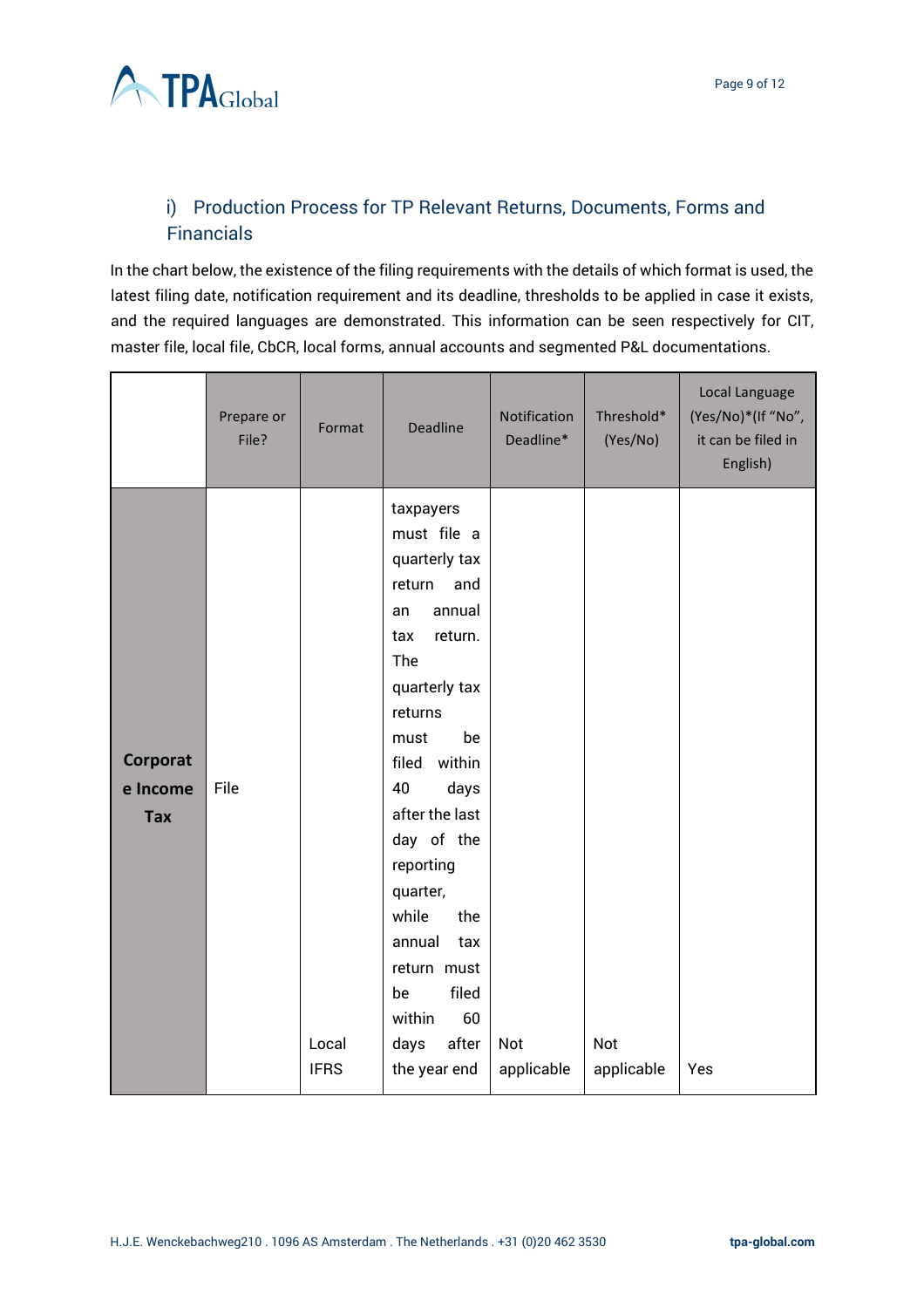

| <b>Master</b><br><b>File</b>     | Prepare | Electroni<br>$\mathbf c$      | after<br>12<br>months<br>the<br>since<br>end of the<br>group's<br>financial<br>year                                                                          | $Yes - 90$<br>calendar<br>days | Yes                        | Yes |
|----------------------------------|---------|-------------------------------|--------------------------------------------------------------------------------------------------------------------------------------------------------------|--------------------------------|----------------------------|-----|
| <b>Local File</b>                | Prepare | Electroni<br>$\mathbf c$      | taxpayer<br>must file the<br>Local<br>File<br>within<br>30<br>calendar<br>days<br>from<br>the date of<br>receipt of a<br>written<br>request<br>of<br>the UTA | Yes $-30$<br>calendar<br>days  | Yes                        | Yes |
| <b>CbCR</b>                      | Prepare | <b>OECD</b><br>Guidelin<br>es | within<br>12<br>months<br>of<br>the end of<br>the group's<br>financial<br>year                                                                               | Not<br>applicable              | $Yes - EUR$<br>750 million | Yes |
| TP report                        | File    | Electroni<br>$\mathbf{C}$     | 1 October of<br>the<br>year<br>following<br>the<br>reporting<br>year                                                                                         | Not<br>applicable              | $Yes - if the$<br>revenue  | Yes |
| <b>Annual</b><br><b>Accounts</b> | Prepare | IFRS, UA<br>GAAP              | no later than<br>February<br>28/March 1<br>for<br>the<br>reporting<br>year                                                                                   | Not<br>applicable              | Not<br>applicable          | Yes |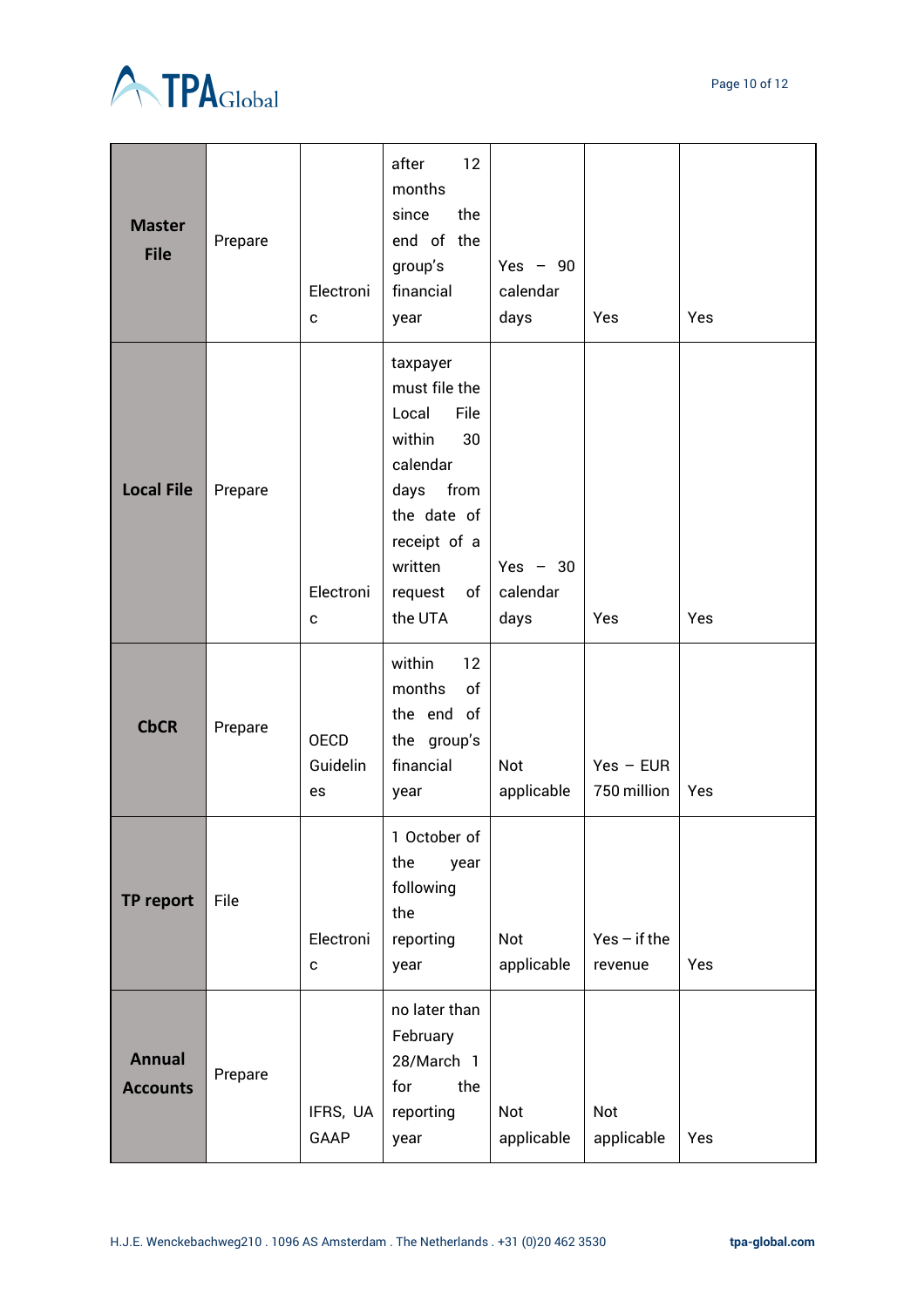

| Segment<br>ed P&L                                                                                                                                                          | Not<br>applicable | Not<br>applicabl<br>e | <b>Not</b><br>applicable | <b>Not</b><br>applicable | <b>Not</b><br>applicable | Not applicable |  |  |
|----------------------------------------------------------------------------------------------------------------------------------------------------------------------------|-------------------|-----------------------|--------------------------|--------------------------|--------------------------|----------------|--|--|
| * Ukraine has signed the MCAA agreement for the filing of CBCR.                                                                                                            |                   |                       |                          |                          |                          |                |  |  |
| * Ukraine does not request as much and detailed information from smaller and less complex enterprises<br>(SME's included) than it does from large and complex enterprises. |                   |                       |                          |                          |                          |                |  |  |

# j) Mandatory Language

<span id="page-10-0"></span>Documentation must be in Ukrainian. If a taxpayer submits documents issued in a foreign language they must be translated into Ukrainian and submitted together with its originals.

#### k) Notification Requirement

<span id="page-10-1"></span>On 2 August 2021, the Ministry of Finance has approved for CbC reporting form.<sup>4</sup>

#### l) Record Keeping

<span id="page-10-2"></span>Taxpayers that conduct controlled transactions are obliged to prepare and keep TP documentation for each reporting period.

#### m) Penalties and Interest Charges

<span id="page-10-3"></span>If the tax authority determines additional tax liabilities on course of taxpayers' understatement, a penalty of 25 percent of the amount of tax liability is applied. If an additional tax liability on course of taxpayers' understatement is determined by the tax authority for the second time, a penalty of 50 percent of the accrued tax liability is applied.

The penalties for violation of transfer pricing documentation rules are as follows:

− failure to provide the TP documentation attracts a fine of 3% of the controlled transaction value (up to Ukrainian Grivna ("UAH") 352,400 for all controlled transactions)

<sup>4</sup> Document - Ukraine - Transfer Pricing - [13. Documentation Requirements -](https://research.ibfd.org/#/doc?url=/linkresolver/static/tp_ua_s_13.&refresh=1639747149690%23tp_ua_s_13.) Tax Research Platform - [IBFD,](https://research.ibfd.org/#/doc?url=/linkresolver/static/tp_ua_s_13.&refresh=1639747149690%23tp_ua_s_13.) para. 13.2.1.